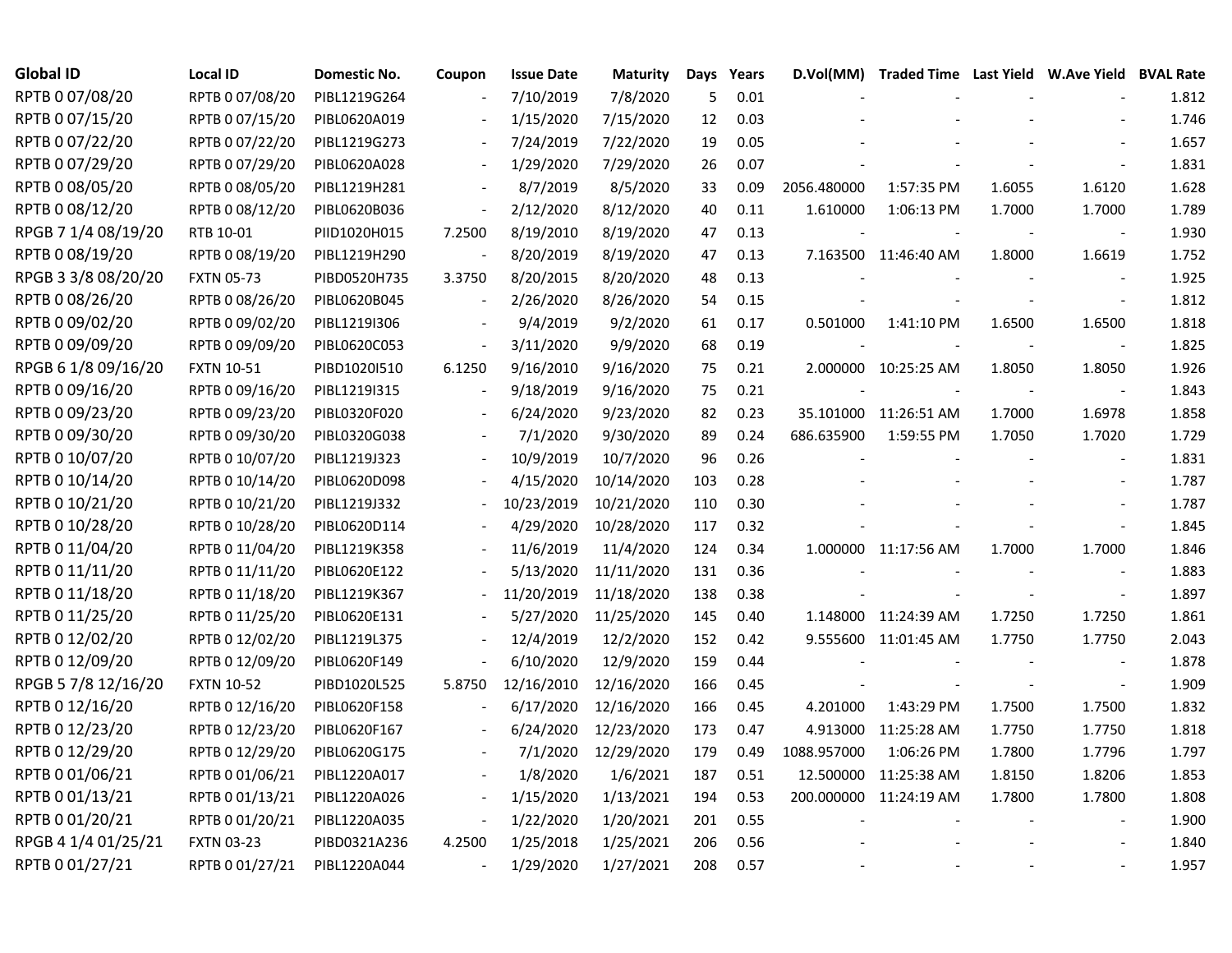| <b>Global ID</b>     | Local ID          | Domestic No. | Coupon                   | <b>Issue Date</b> | <b>Maturity</b> | Days | Years | D.Vol(MM)   | Traded Time Last Yield W.Ave Yield BVAL Rate |        |        |       |
|----------------------|-------------------|--------------|--------------------------|-------------------|-----------------|------|-------|-------------|----------------------------------------------|--------|--------|-------|
| RPTB 0 02/03/21      | RPTB 0 02/03/21   | PIBL1220B052 |                          | 2/5/2020          | 2/3/2021        | 215  | 0.59  |             | 100.000000 11:47:27 AM                       | 1.8650 | 1.8650 | 1.878 |
| RPTB 0 02/10/21      | RPTB 0 02/10/21   | PIBL1220B061 |                          | 2/12/2020         | 2/10/2021       | 222  | 0.61  |             | 2.000000 11:32:56 AM                         | 1.8000 | 1.8000 | 1.915 |
| RPTB 0 02/17/21      | RPTB 0 02/17/21   | PIBL1220B070 |                          | 2/19/2020         | 2/17/2021       | 229  | 0.63  | 0.321000    | 1:26:41 PM                                   | 1.8350 | 1.8350 | 1.923 |
| RPTB 0 02/24/21      | RPTB 0 02/24/21   | PIBL1220B089 | $\overline{\phantom{a}}$ | 2/26/2020         | 2/24/2021       | 236  | 0.65  |             |                                              |        |        | 1.881 |
| RPGB 7 3/8 03/03/21  | RTB 10-02         | PIID1021C027 | 7.3750                   | 3/3/2011          | 3/3/2021        | 243  | 0.67  |             |                                              |        |        | 1.914 |
| RPTB 0 03/03/21      | RPTB 0 03/03/21   | PIBL1220C097 | $\sim$                   | 3/4/2020          | 3/3/2021        | 243  | 0.67  |             |                                              |        |        | 1.907 |
| RPTB 0 03/10/21      | RPTB 0 03/10/21   | PIBL1220C104 | $\overline{a}$           | 3/11/2020         | 3/10/2021       | 250  | 0.68  |             |                                              |        |        | 1.945 |
| RPTB 0 03/17/21      | RPTB 0 03/17/21   | PIBL1220C113 | $\overline{\phantom{a}}$ | 3/18/2020         | 3/17/2021       | 257  | 0.70  |             |                                              |        |        | 2.065 |
| RPGB 3 1/2 03/20/21  | <b>FXTN 07-57</b> | PIBD0721C574 | 3.5000                   | 3/20/2014         | 3/20/2021       | 260  | 0.71  |             | 16.200000 11:37:56 AM                        | 1.9000 | 1.9000 | 1.927 |
| RPTB 0 04/07/21      | RPTB 0 04/07/21   | PIBL1220D149 |                          | 4/8/2020          | 4/7/2021        | 278  | 0.76  |             |                                              |        |        | 2.085 |
| RPTB 0 04/14/21      | RPTB 0 04/14/21   | PIBL1220D158 |                          | 4/15/2020         | 4/14/2021       | 285  | 0.78  |             |                                              |        |        | 2.118 |
| RPTB 0 04/21/21      | RPTB 0 04/21/21   | PIBL1220D167 |                          | 4/22/2020         | 4/21/2021       | 292  | 0.80  |             | 2.023600 11:27:27 AM                         | 1.8500 | 1.8500 | 1.950 |
| RPGB 6 1/2 04/28/21  | <b>FXTN 10-53</b> | PIBD1021D531 | 6.5000                   | 4/28/2011         | 4/28/2021       | 299  | 0.82  |             |                                              |        |        | 2.013 |
| RPTB 0 04/28/21      | RPTB 0 04/28/21   | PIBL1220D176 |                          | 4/29/2020         | 4/28/2021       | 299  | 0.82  |             | 300.000000 11:48:00 AM                       | 1.8750 | 1.8750 | 1.897 |
| RPTB 0 05/05/21      | RPTB 0 05/05/21   | PIBL1220E184 |                          | 5/6/2020          | 5/5/2021        | 306  | 0.84  | 50.000000   |                                              |        |        | 1.878 |
| RPTB 0 05/12/21      | RPTB 0 05/12/21   | PIBL1220E193 | $\overline{\phantom{a}}$ | 5/13/2020         | 5/12/2021       | 313  | 0.86  |             |                                              |        |        | 2.072 |
| RPTB 0 05/19/21      | RPTB 0 05/19/21   | PIBL1220E200 | $\overline{\phantom{a}}$ | 5/20/2020         | 5/19/2021       | 320  | 0.88  |             |                                              |        |        | 2.210 |
| RPTB 0 05/26/21      | RPTB 0 05/26/21   | PIBL1220E219 | $\overline{a}$           | 5/27/2020         | 5/26/2021       | 327  | 0.90  |             | 200.000000 11:48:35 AM                       | 1.9150 | 1.9150 | 1.925 |
| RPTB 0 06/02/21      | RPTB 0 06/02/21   | PIBL1220F227 |                          | 6/3/2020          | 6/2/2021        | 334  | 0.91  | 19.830000   | 1:11:30 PM                                   | 1.8250 | 1.8294 | 1.902 |
| RPTB 0 06/09/21      | RPTB 0 06/09/21   | PIBL1220F236 | $\overline{a}$           | 6/10/2020         | 6/9/2021        | 341  | 0.93  |             | 653.189400 11:49:15 AM                       | 1.8650 | 1.8374 | 1.883 |
| RPGB 4 7/8 06/13/21  | RTB 03-09         | PIID0321F092 | 4.8750                   | 6/13/2018         | 6/13/2021       | 345  | 0.95  | 109.685000  | 1:47:26 PM                                   | 1.8750 | 1.8944 | 1.929 |
| RPTB 0 06/16/21      | RPTB 0 06/16/21   | PIBL1220F245 | $\sim$                   | 6/17/2020         | 6/16/2021       | 348  | 0.95  |             |                                              |        |        | 1.940 |
| RPTB 0 06/23/21      | RPTB 0 06/23/21   | PIBL1220F254 |                          | 6/24/2020         | 6/23/2021       | 355  | 0.97  |             |                                              |        |        | 1.898 |
| RPTB 0 06/30/21      | RPTB 0 06/30/21   | PIBL1220G262 | $\overline{a}$           | 7/1/2020          | 6/30/2021       | 362  | 0.99  | 489.976000  | 1:17:00 PM                                   | 1.8950 | 1.8789 | 1.902 |
| RPGB 5 3/4 10/20/21  | RTB 10-03         | PIID1021J039 | 5.7500                   | 10/20/2011        | 10/20/2021      | 474  | 1.30  |             | 1.000000 11:28:30 AM                         | 2.1000 | 2.1000 | 2.116 |
| RPGB 5 3/4 11/24/21  | <b>FXTN 10-55</b> | PIBD1021K551 | 5.7500                   | 11/24/2011        | 11/24/2021      | 509  | 1.39  |             |                                              |        |        | 2.025 |
| RPGB 63/8 01/19/22   | <b>FXTN 10-54</b> | PIBD1022G545 | 6.3750                   | 7/19/2011         | 1/19/2022       | 565  | 1.55  |             |                                              |        |        | 2.125 |
| RPGB 4 01/26/22      | <b>FXTN 05-74</b> | PIBD0522A747 | 4.0000                   | 1/26/2017         | 1/26/2022       | 572  | 1.57  | 30.000000   |                                              |        |        | 2.070 |
| RPGB 15 03/14/22     | <b>FXTN 20-02</b> | PIBD2022C021 | 15.0000                  | 3/14/2002         | 3/14/2022       | 619  | 1.70  |             |                                              |        |        | 2.060 |
| RPGB 4 3/4 07/04/22  | <b>FXTN 03-24</b> | PIBD0322G247 | 4.7500                   | 7/4/2019          | 7/4/2022        | 731  | 2.00  | 1005.000000 | 1:06:26 PM                                   | 2.0250 | 1.9730 | 2.029 |
| RPGB 4 7/8 08/02/22  | <b>FXTN 10-56</b> | PIBD1022H562 | 4.8750                   | 8/2/2012          | 8/2/2022        | 760  | 2.08  |             |                                              |        |        | 2.252 |
| RPGB 4 3/4 09/13/22  | <b>FXTN 10-57</b> | PIBD1022I570 | 4.7500                   | 9/13/2012         | 9/13/2022       | 802  | 2.20  |             |                                              |        |        | 2.117 |
| RPGB 12 3/4 10/17/22 | <b>FXTN 20-03</b> | PIBD2022J033 | 12.7500                  | 10/17/2002        | 10/17/2022      | 836  | 2.29  |             |                                              |        |        | 2.127 |
| RPGB 4 5/8 12/04/22  | RTB 05-11         | PIID0522L114 | 4.6250                   | 12/4/2017         | 12/4/2022       | 884  | 2.42  |             | 208.000000 11:58:22 AM                       | 2.1500 | 2.0345 | 2.089 |
| RPGB 4 12/06/22      | <b>FXTN 10-58</b> | PIBD1022L585 | 4.0000                   | 12/6/2012         | 12/6/2022       | 886  | 2.43  |             |                                              |        |        | 2.142 |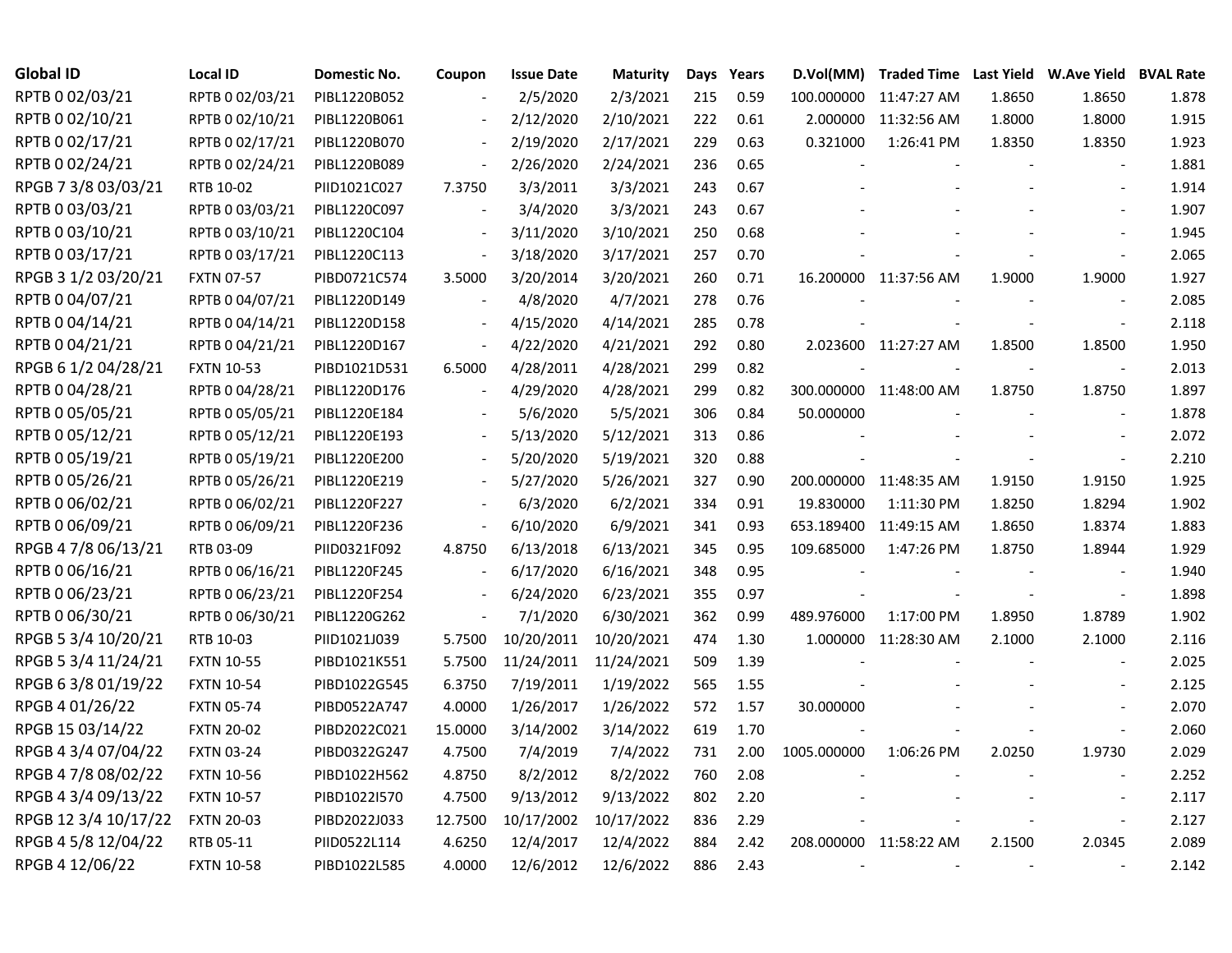| <b>Global ID</b>     | <b>Local ID</b>   | Domestic No. | Coupon  | <b>Issue Date</b> | <b>Maturity</b>       | Days | Years | D.Vol(MM)                | Traded Time Last Yield W.Ave Yield BVAL Rate |        |                          |       |
|----------------------|-------------------|--------------|---------|-------------------|-----------------------|------|-------|--------------------------|----------------------------------------------|--------|--------------------------|-------|
| RPGB 4 3/8 02/11/23  | RTB 03-10         | PIID0323B101 | 4.3750  | 2/11/2020         | 2/11/2023             | 953  | 2.61  | 2522.500000 11:52:19 AM  |                                              | 2.0250 | 2.0248                   | 2.064 |
| RPGB 13 02/20/23     | <b>FXTN 20-04</b> | PIBD2023B048 | 13.0000 | 2/20/2003         | 2/20/2023             | 962  | 2.63  |                          |                                              |        | $\overline{\phantom{a}}$ | 2.165 |
| RPGB 5 1/2 03/08/23  | <b>FXTN 05-75</b> | PIBD0523C752 | 5.5000  | 3/8/2018          | 3/8/2023              | 978  | 2.68  |                          | 300.000000 11:29:15 AM                       | 2.0900 | 2.0983                   | 2.128 |
| RPGB 3 1/2 04/21/23  | <b>FXTN 07-58</b> | PIBD0723D588 | 3.5000  | 4/21/2016         | 4/21/2023 1,022       |      | 2.80  |                          | 800.100000 11:36:48 AM                       | 2.1000 | 2.0963                   | 2.134 |
| RPGB 11 7/8 05/29/23 | <b>FXTN 20-05</b> | PIBD2023E054 | 11.8750 | 5/29/2003         | 5/29/2023 1,060       |      | 2.90  |                          |                                              |        | $\blacksquare$           | 2.194 |
| RPGB 3 1/4 08/15/23  | RTB 10-04         | PIID1023H046 | 3.2500  | 8/15/2013         | 8/15/2023 1,138       |      | 3.12  | 81.500000                | 1:52:19 PM                                   | 2.4200 | 2.4160                   | 2.412 |
| RPGB 11 3/8 10/23/23 | <b>FXTN 20-06</b> | PIBD2023J068 | 11.3750 | 10/23/2003        | 10/23/2023 1,207      |      | 3.31  |                          |                                              |        | $\blacksquare$           | 2.237 |
| RPGB 6 1/4 03/12/24  | RTB 05-12         | PIID0524C129 | 6.2500  | 3/12/2019         | 3/12/2024 1,348       |      | 3.69  | 3660.380000              | 1:07:49 PM                                   | 2.1050 | 2.1284                   | 2.128 |
| RPGB 4 1/2 04/20/24  | <b>FXTN 07-59</b> | PIBD0724D595 | 4.5000  | 4/20/2017         | 4/20/2024 1,387       |      | 3.80  |                          |                                              |        | $\overline{\phantom{a}}$ | 2.425 |
| RPGB 12 3/8 06/03/24 | <b>FXTN 20-07</b> | PIBD2024F075 | 12.3750 | 6/3/2004          | 6/3/2024 1,431        |      | 3.92  |                          |                                              |        | $\overline{\phantom{a}}$ | 2.303 |
| RPGB 12 7/8 08/05/24 | <b>FXTN 20-08</b> | PIBD2024H086 | 12.8750 | 8/5/2004          | 8/5/2024 1,494        |      | 4.09  |                          |                                              |        | $\sim$                   | 2.321 |
| RPGB 4 1/8 08/20/24  | <b>FXTN 10-59</b> | PIBD1024H595 | 4.1250  | 8/20/2014         | 8/20/2024 1,509       |      | 4.13  |                          | 850.050000 10:28:36 AM                       | 2.4700 | 2.4700                   | 2.495 |
| RPGB 4 1/4 10/17/24  | <b>FXTN 05-76</b> | PIBD0524J762 | 4.2500  | 10/17/2019        | 10/17/2024 1,567      |      | 4.29  | 2708.950000              | 1:33:44 PM                                   | 2.1750 | 2.1985                   | 2.209 |
| RPGB 13 3/4 11/11/24 | <b>FXTN 20-09</b> | PIBD2024K091 | 13.7500 | 11/11/2004        | 11/11/2024 1,592      |      | 4.36  |                          |                                              |        |                          | 2.351 |
| RPGB 5 3/4 04/12/25  | FXTN 07-61        | PIBD0725D618 | 5.7500  | 4/12/2018         | 4/12/2025 1,744       |      | 4.78  |                          |                                              |        |                          | 2.322 |
| RPGB 12 1/8 04/14/25 | <b>FXTN 20-10</b> | PIBD2025D103 | 12.1250 | 4/14/2005         | 4/14/2025 1,746       |      | 4.78  |                          |                                              |        | $\overline{\phantom{a}}$ | 2.398 |
| RPGB 3 5/8 09/09/25  | <b>FXTN 10-60</b> | PIBD1025I608 | 3.6250  | 9/9/2015          | 9/9/2025 1,894        |      | 5.19  | 4030.800000              | 1:30:11 PM                                   | 2.2895 | 2.3068                   | 2.331 |
| RPGB 12 1/8 10/20/25 | <b>FXTN 20-11</b> | PIBD2025J116 | 12.1250 | 10/20/2005        | 10/20/2025 1,935      |      | 5.30  |                          |                                              |        |                          | 2.456 |
| RPGB 18 1/4 11/29/25 | <b>FXTN 25-01</b> | PIBD2525K015 | 18.2500 | 11/29/2000        | 11/29/2025 1,975      |      | 5.41  |                          |                                              |        |                          | 2.469 |
| RPGB 10 1/4 01/19/26 | <b>FXTN 20-12</b> | PIBD2026A122 | 10.2500 | 1/19/2006         | 1/19/2026 2,026       |      | 5.55  |                          |                                              |        |                          | 2.485 |
| RPGB 6 1/4 02/14/26  | <b>FXTN 07-62</b> | PIBD0726B627 | 6.2500  | 2/14/2019         | 2/14/2026 2,052       |      | 5.62  | 480.000000               | 1:25:27 PM                                   | 2.3000 | 2.3340                   | 2.338 |
| RPGB 3 1/2 09/20/26  | RTB 10-05         | PIID1026I057 | 3.5000  | 9/20/2016         | 9/20/2026 2,270       |      | 6.22  | 128.700000               | 11:12:50 AM                                  | 2.9000 | 2.7615                   | 2.684 |
| RPGB 6 1/4 10/20/26  | RTB 15-01         | PIID1526J019 | 6.2500  | 10/20/2011        | 10/20/2026 2,300      |      | 6.30  | 5.400000                 | 1:28:40 PM                                   | 2.9000 | 2.8306                   | 2.575 |
| RPGB 8 12/07/26      | <b>FXTN 20-13</b> | PIBD2026L139 | 8.0000  | 12/7/2006         | 12/7/2026 2,348       |      | 6.43  | $\overline{\phantom{a}}$ |                                              |        | $\overline{\phantom{a}}$ | 2.581 |
| RPGB 5 3/8 03/01/27  | RTB 15-02         | PIID1527C023 | 5.3750  | 3/1/2012          | 3/1/2027 2,432        |      | 6.66  |                          | 5.200000 10:27:09 AM                         | 2.8500 | 2.8500                   | 2.656 |
| RPGB 4 3/4 05/04/27  | <b>FXTN 10-61</b> | PIBD1027E617 | 4.7500  | 5/4/2017          | 5/4/2027 2,496        |      | 6.83  |                          |                                              |        | $\blacksquare$           | 2.863 |
| RPGB 8 5/8 09/06/27  | <b>FXTN 20-14</b> | PIBD2027I140 | 8.6250  | 9/6/2007          | 9/6/2027 2,621        |      | 7.18  |                          |                                              |        | $\blacksquare$           | 2.655 |
| RPGB 6 1/4 03/22/28  | <b>FXTN 10-63</b> | PIBD1028C635 | 6.2500  | 3/22/2018         | 3/22/2028 2,819       |      | 7.72  |                          |                                              |        |                          | 2.691 |
| RPGB 9 1/2 12/04/28  | <b>FXTN 20-15</b> | PIBD2028L151 | 9.5000  | 12/4/2008         | 12/4/2028 3,076       |      | 8.42  |                          |                                              |        |                          | 2.742 |
| RPGB 67/8 01/10/29   | <b>FXTN 10-64</b> | PIBD1029A644 | 6.8750  | 1/10/2019         | 1/10/2029 3,113       |      | 8.52  | 930.619000               | 1:54:59 PM                                   | 2.6500 | 2.6550                   | 2.666 |
| RPGB 8 3/4 05/27/30  | <b>FXTN 20-16</b> | PIBD2030E166 | 8.7500  | 5/27/2010         | 5/27/2030 3,615       |      | 9.90  |                          |                                              |        | $\blacksquare$           | 2.799 |
| RPGB 12 1/2 07/28/30 | <b>FXTN 25-02</b> | PIBD2530G029 | 12.5000 | 7/28/2005         | 7/28/2030 3,677 10.07 |      |       |                          |                                              |        | $\blacksquare$           | 2.818 |
| RPGB 11 1/4 01/26/31 | <b>FXTN 25-03</b> | PIBD2531A032 | 11.2500 | 1/26/2006         | 1/26/2031 3,859 10.57 |      |       |                          |                                              |        | $\overline{\phantom{a}}$ | 2.848 |
| RPGB 8 07/19/31      | <b>FXTN 20-17</b> | PIBD2031G171 | 8.0000  | 7/19/2011         | 7/19/2031 4,033 11.04 |      |       |                          | 500.000000 11:10:44 AM                       | 2.7700 | 2.7690                   | 2.787 |
| RPGB 9 3/8 10/05/31  | <b>FXTN 25-04</b> | PIBD2531J042 | 9.3750  | 10/5/2006         | 10/5/2031 4,111 11.26 |      |       |                          |                                              |        |                          | 2.919 |